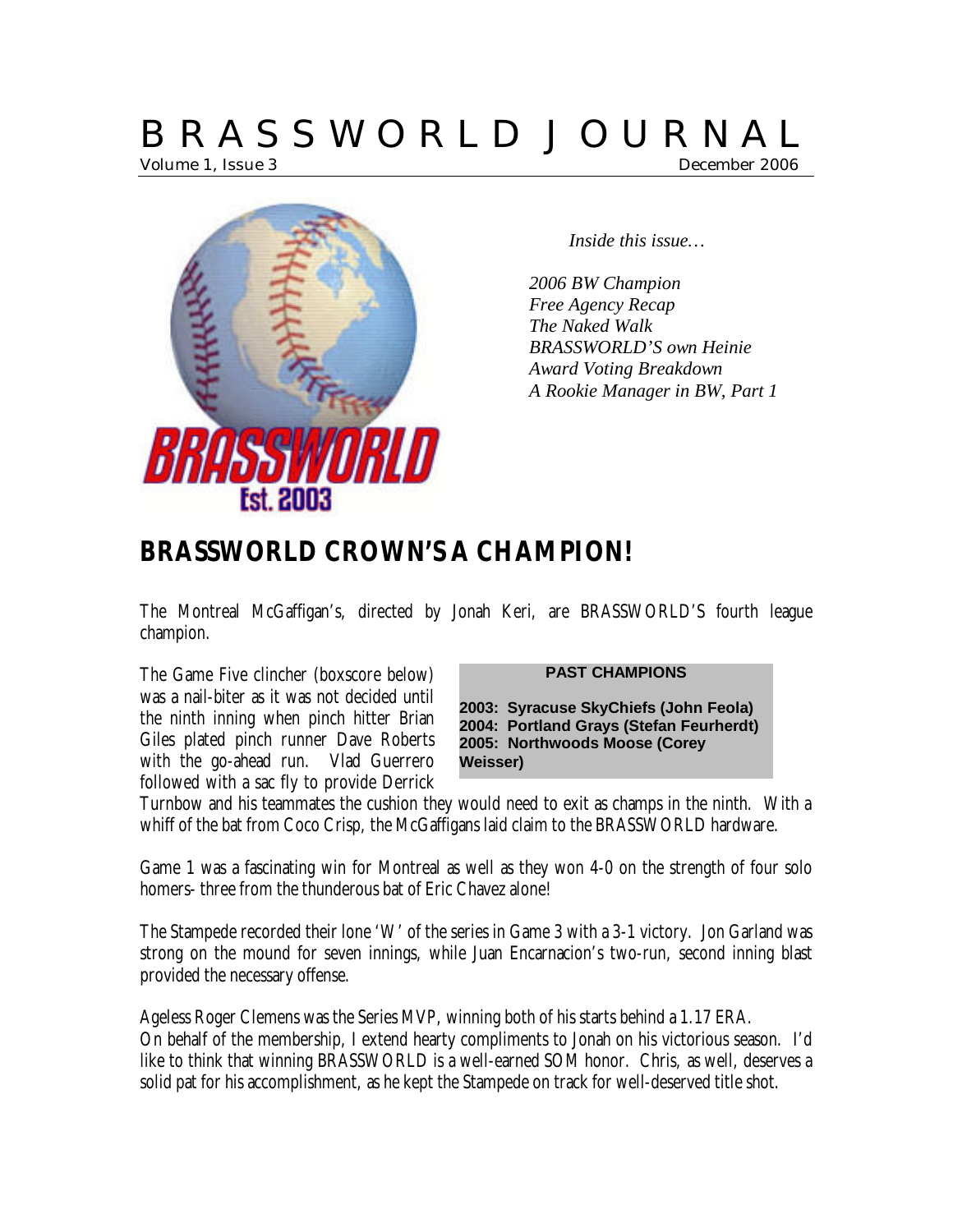| <b>BRASSWORLD WORLD SERIES, GAME 5</b> |                  |                  |                  |                  |                  |                  |                    |              |                   |                  |                  |                  |
|----------------------------------------|------------------|------------------|------------------|------------------|------------------|------------------|--------------------|--------------|-------------------|------------------|------------------|------------------|
| Montreal                               |                  | AВ               | $\mathbb{R}$     | H                | BI               |                  | San Bernardino     |              | AВ                | R                | Η                | BI               |
| Castillo, 2b                           |                  | $\overline{3}$   | $\overline{0}$   | 1                | $\boldsymbol{0}$ | Abreu, rf        |                    |              | 3                 | 1                | $\boldsymbol{0}$ | $\boldsymbol{0}$ |
| Bell, 3b                               |                  | 4                | $\mathbf{1}$     | $\mathbf{1}$     | $\boldsymbol{0}$ | Ellis, 2b        |                    |              | $\overline{4}$    | $\mathbf{1}$     | $\mathbf{1}$     | $\boldsymbol{0}$ |
| Chavez, 3b                             |                  | $\boldsymbol{0}$ | $\boldsymbol{0}$ | $\mathbf{0}$     | $\boldsymbol{0}$ |                  | A. Rodriguez, ss   |              | $\overline{4}$    | $\boldsymbol{0}$ | $\mathbf{1}$     | 1                |
| Varitek, c                             |                  | $\overline{c}$   | $\mathbf{1}$     | $\theta$         | $\boldsymbol{0}$ |                  | D. Lee, 1b         |              | $\overline{4}$    | $\overline{0}$   | $\mathbf{1}$     | $\mathbf{1}$     |
| Thomas, 1b                             |                  | $\overline{4}$   | $\overline{0}$   | $\mathbf{1}$     | $\theta$         |                  | A. Ramirez, 3b     |              | $\overline{4}$    | 0                | $\mathbf{1}$     | $\boldsymbol{0}$ |
| Roberts, pr-lf                         |                  | $\boldsymbol{0}$ | $\mathbf{1}$     | $\theta$         | $\boldsymbol{0}$ | Crisp, cf        |                    |              | 3                 | 0                | $\overline{0}$   | $\boldsymbol{0}$ |
| Peralta, ss                            |                  | 4                | $\mathbf{1}$     | $\overline{2}$   | $\overline{2}$   |                  | Wilkerson, ph      |              | $\mathbf{0}$      | $\overline{0}$   | $\overline{0}$   | $\overline{0}$   |
| E. Brown, If                           |                  | 3                | $\overline{0}$   | $\mathbf{0}$     | $\mathbf{0}$     |                  | J. Encarnacion, lf |              | 3                 | $\overline{0}$   | $\overline{0}$   | $\boldsymbol{0}$ |
| B. Giles, ph                           |                  | 1                | $\overline{0}$   | 1                | 1                |                  | R. Hernandez, c    |              | 3                 | $\overline{0}$   | $\overline{0}$   | $\boldsymbol{0}$ |
| Turnbow, p                             |                  | $\theta$         | $\overline{0}$   | $\overline{0}$   | $\boldsymbol{0}$ |                  | Schneider, c       |              | $\boldsymbol{0}$  | $\overline{0}$   | $\overline{0}$   | $\boldsymbol{0}$ |
| V. Guerrero, rf                        |                  | 3                | $\overline{0}$   | 1                | $\mathbf{1}$     | Willis, p        |                    |              | $\overline{2}$    | $\overline{0}$   | $\overline{0}$   | $\boldsymbol{0}$ |
| Hunter, cf                             |                  | 4                | $\boldsymbol{0}$ | $\overline{0}$   | $\boldsymbol{0}$ |                  | Matthews Jr., ph   |              | $\overline{0}$    | $\overline{0}$   | $\overline{0}$   | $\boldsymbol{0}$ |
| P. Martinez, p                         |                  | $\overline{2}$   | $\theta$         | $\mathbf{0}$     | $\boldsymbol{0}$ |                  | Gathright, pr      |              | $\boldsymbol{0}$  | $\overline{0}$   | $\boldsymbol{0}$ | $\boldsymbol{0}$ |
| Lugo, ph                               |                  | 1                | $\theta$         | $\overline{0}$   | $\boldsymbol{0}$ | Seo, p           |                    |              | $\overline{0}$    | $\overline{0}$   | $\boldsymbol{0}$ | $\boldsymbol{0}$ |
| Carrasco, p                            |                  | $\overline{0}$   | $\boldsymbol{0}$ | $\mathbf{0}$     | $\boldsymbol{0}$ |                  | M. Rivera, p       |              | $\overline{0}$    | $\overline{0}$   | $\boldsymbol{0}$ | $\boldsymbol{0}$ |
| Dunn, ph-1b                            |                  | 1                | $\theta$         | $\mathbf{0}$     | $\theta$         |                  |                    |              |                   |                  |                  |                  |
|                                        |                  |                  | $\overline{4}$   |                  | $\overline{4}$   |                  |                    |              |                   |                  | $\overline{4}$   |                  |
|                                        |                  | 32               |                  | 7                |                  |                  |                    |              | 30                | $\overline{2}$   |                  | 2                |
| Montreal<br>000                        |                  | 200              |                  | 002              | 4                | 7<br>-1          |                    |              |                   |                  |                  |                  |
| 100<br>San Bern.                       |                  | 001              |                  | 000              | 2                | $4\,0$           |                    |              |                   |                  |                  |                  |
|                                        |                  |                  |                  |                  |                  |                  |                    |              |                   |                  |                  |                  |
| Montreal                               | IP               | H                |                  | R                | ER               | BB               | SO                 | Att: 49,037  |                   |                  |                  |                  |
| P. Martinez                            | 7                | $\overline{4}$   |                  | $\overline{2}$   | 1                | 1                | 8                  | 2B: D. Lee   |                   |                  |                  |                  |
| Carrasco, W                            | $\mathbf{1}$     | $\boldsymbol{0}$ |                  | $\boldsymbol{0}$ | $\boldsymbol{0}$ | $\mathbf{1}$     | $\overline{2}$     |              | SB: Gathright     |                  |                  |                  |
| Turnbow, S                             | $\mathbf{1}$     | $\boldsymbol{0}$ |                  | $\boldsymbol{0}$ | $\boldsymbol{0}$ | 1                | $\mathbf{1}$       | HR: None     |                   |                  |                  |                  |
|                                        |                  |                  |                  |                  |                  |                  |                    | SF: Guerrero |                   |                  |                  |                  |
|                                        |                  |                  |                  |                  |                  |                  |                    |              | GIDP: Ramirez     |                  |                  |                  |
|                                        |                  |                  |                  |                  |                  |                  |                    | E: Brown     |                   |                  |                  |                  |
| San Bern.                              | $_{\rm IP}$      | H                |                  | R                | ER               | BB               | SO.                |              | LOB: MON-5, SBS-4 |                  |                  |                  |
| Willis                                 | 8                | $\overline{4}$   |                  | $\overline{2}$   | $\overline{2}$   | 3                | $\overline{7}$     |              | DP: MON-1, SBS-0  |                  |                  |                  |
| Seo, L                                 | $\boldsymbol{0}$ | $\overline{2}$   |                  | $\overline{2}$   | $\overline{2}$   | $\theta$         | $\boldsymbol{0}$   |              |                   |                  |                  |                  |
| Rivera                                 | 1                | $\mathbf{1}$     |                  | $\boldsymbol{0}$ | $\boldsymbol{0}$ | $\boldsymbol{0}$ | 1                  |              |                   |                  |                  |                  |
|                                        |                  |                  |                  |                  |                  |                  |                    |              |                   |                  |                  |                  |
|                                        |                  |                  |                  |                  |                  |                  |                    |              |                   |                  |                  |                  |
|                                        |                  |                  |                  |                  |                  |                  |                    |              |                   |                  |                  |                  |
|                                        |                  |                  |                  |                  |                  |                  |                    |              |                   |                  |                  |                  |
|                                        |                  |                  |                  |                  |                  |                  |                    |              |                   |                  |                  |                  |
|                                        |                  |                  |                  |                  |                  |                  |                    |              |                   |                  |                  |                  |
|                                        |                  |                  |                  |                  |                  | *                | *                  | *            |                   |                  |                  |                  |

## **The Naked Walk**

[Note: This article was printed by the Minneapolis Star Tribune in August. Just some of the goofiness that goes on in a Major League clubhouse.]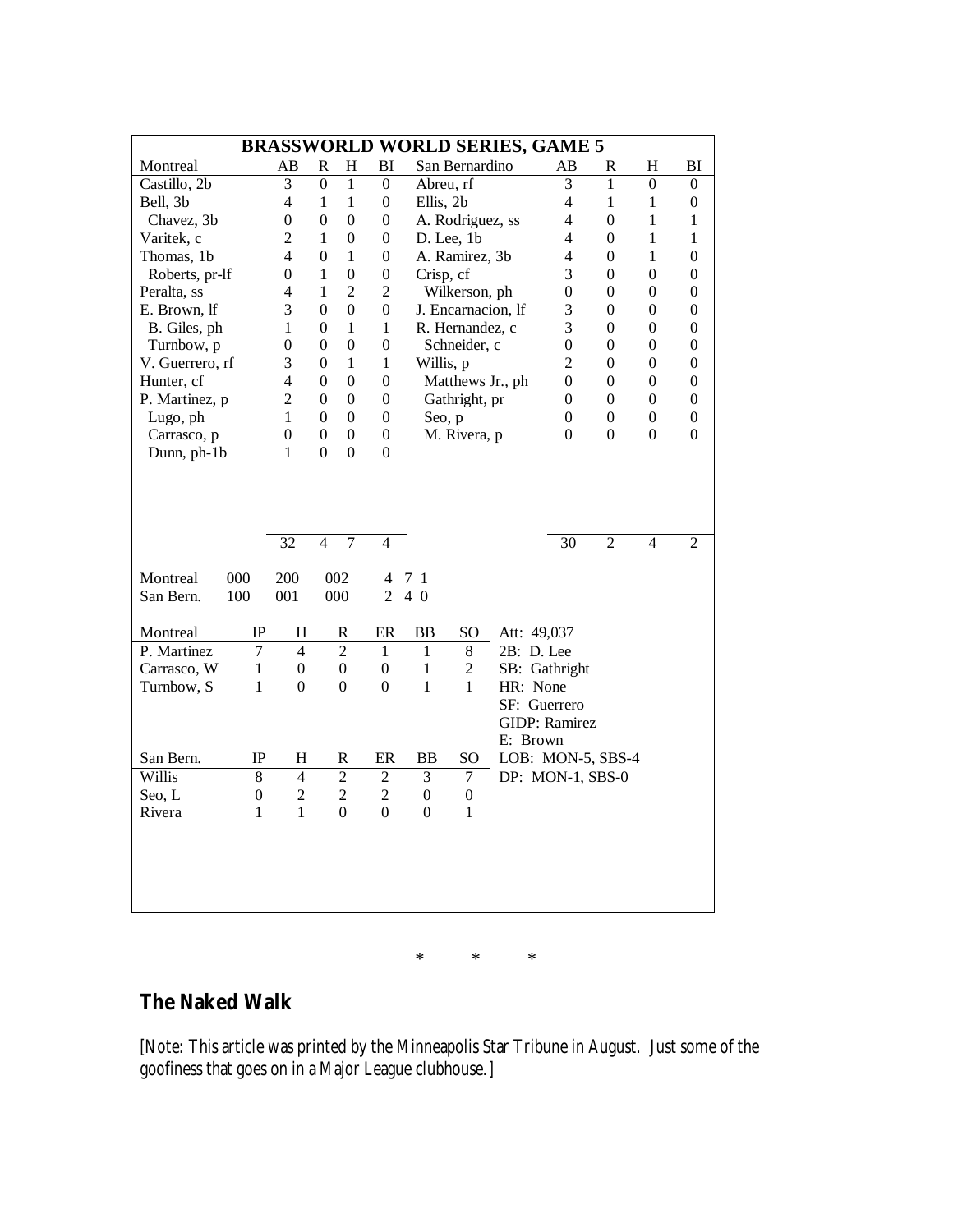# Redmond's help comes in many forms

The silly and uninhibited veteran catcher has become a mentor and motivator.

#### **Jim Souhan,** Star Tribune

In the beginning, there was the Naked Walk, and it was good.

Twins catcher Mike Redmond would stand near his locker before a game and announce that he needed coffee. He would strip, then troll for caffeine and attention.

Soon, the Naked Walk was not enough. "You've got to keep it fresh," he said.

So when his teammates became accustomed to the Naked Walk, he would step onto the card table holding their cribbage game and strut above them on his way to the kitchen. "I got a little nervous," bullpen coach Rick Stelmaszek said, "when he walked over the table and nobody bothered to look. They don't bat an eye at him anymore."

Which brings us to Sunday, the morning of the Twins' latest Big Game, against the White Sox. Redmond saw his name in the lineup, told starting catcher Joe Mauer, "Take the day off and cheer for me, I got it handled," and decided to accessorize his Tools of Ignorance.

Thus, he donned the Magic Girdle, an old, yellowed undergarment that looks as if it once might have supported Kent Hrbek's love handles. "They found it in an old trunk somewhere," Redmond said. "It's pretty cool, and it holds in my obliques."

An hour after modeling the girdle -- and how often do you see that phrase in a baseball story? -- Redmond contributed in the other way to which the Twins have become accustomed, hitting a two-run single in the third inning of their 7-3 victory.

"When I first saw the Naked Walk, it was pretty ... pretty ... well, bad," said Torii Hunter. "It's a tough scene, and he knows it. But he does get guys laughing."

Said locker neighbor Nick Punto: "I actually have to sit and talk to him when he's naked. But he continually gets big knocks for us, and he has some of the best ball-talk I've ever heard."The Naked Walk has gotten pretty normal now," Michael Cuddyer said. "And that's probably sad. When I told him he should come out of his shell, I didn't think he'd take it literally."

Baseball is the most fascinating and literary of games because of the characters who inhabit every clubhouse, and Redmond might be the funniest Twin since Kirby Puckett was luring born-again Brian Harper and biker Dan Gladden into religious debates.

"Today was a big game," Redmond said. "I felt like I needed to try something different, and I think we responded to it, and I'm sure I was the reason."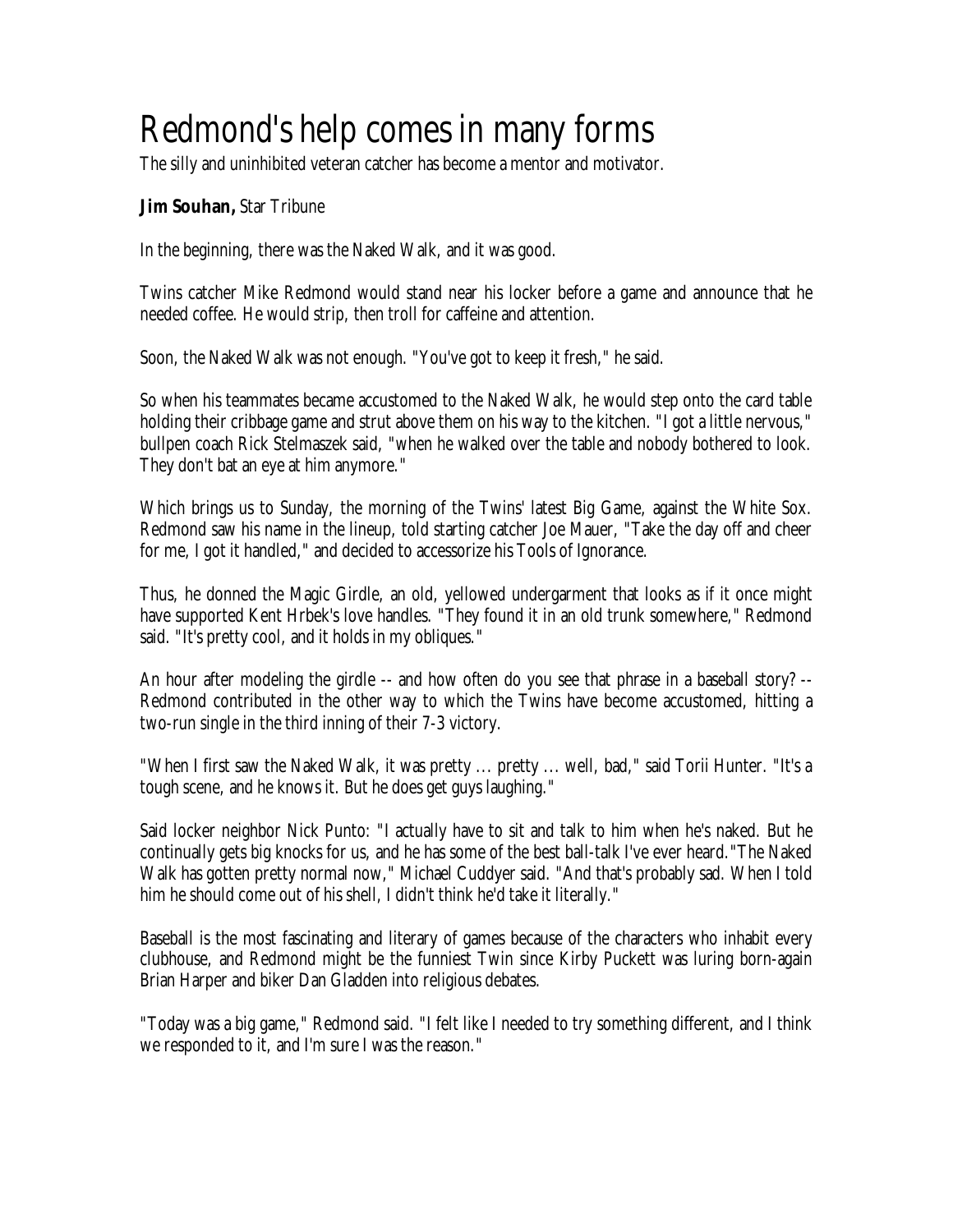He laughed, but there is truth there. Redmond is hitting .333 and, on a team without an obvious leader, he's become a mentor for young players and an ice-breaker before big games.

It is not a coincidence that the Twins, with all of their impending contract decisions, have signed one player to an extension -- Redmond.

He lives in and hails from Washington state. Now he and his family are looking to buy a house in the Twin Cities.

"It took a while to get comfortable here, because I had never played anywhere but Florida," he said. "I didn't know how the guys would take to my personality. It's worked out better than I ever anticipated. This is a great group of guys. I'm the oldest guy on the team, but these guys make me have just as much fun as they do.

"I can't imagine going anywhere else at this point. I love the way we play, I love the organization, the way we get after it, and we're scrappy. We've got our own little thing going."

Redmond has created an entire vocabulary for the team White Sox manager Ozzie Guillen calls "The Little Piranhas."

He tells them to "smell those RBIs," which has led to players tapping their noses when they get a big hit. Sunday, he started bobbing his head and yelling, "Shoot it, now!" so often that Stelmaszek thought he was having an attack.

At the heart of the silliness is a passion for the game that you can't fake over a six-month season. "I love baseball," Redmond said. "Today, I was just pumped that I got to play. I still get nervous, just like in Little League."

Nervous? You should see his teammates when he gets coffee. "I think I'm losing it more and more every year," Redmond said of his sanity. "But, hey, we're having a lot of fun."

\* \* \*

## **BRASSWORLD'S own Heinie**

On page 53 of the October  $9<sup>th</sup>$  issue of "ESPN THE MAGAZINE," Steve Hirdt of Elias wrote the following in his statistical breakdown of Jose Reyes' historic 2006 season:

*"Any time you've done something for the first time since someone named Heinie played, you know it's been a while."*

What in Heinie's Manush was Mr. Hirdt referring to, you might be asking? Well, it seems Reyes is the first player since Paul Waner, Earle Combs and, yes, Heinie Manush, to record three straight seasons with 17 or more three-baggers. Hirdt went on to point out that no one in the history of baseball has had a season like Reyes' in regard to the number of runs, hits, homers and steals that they put up. Impressive. But back to Heinie and triples…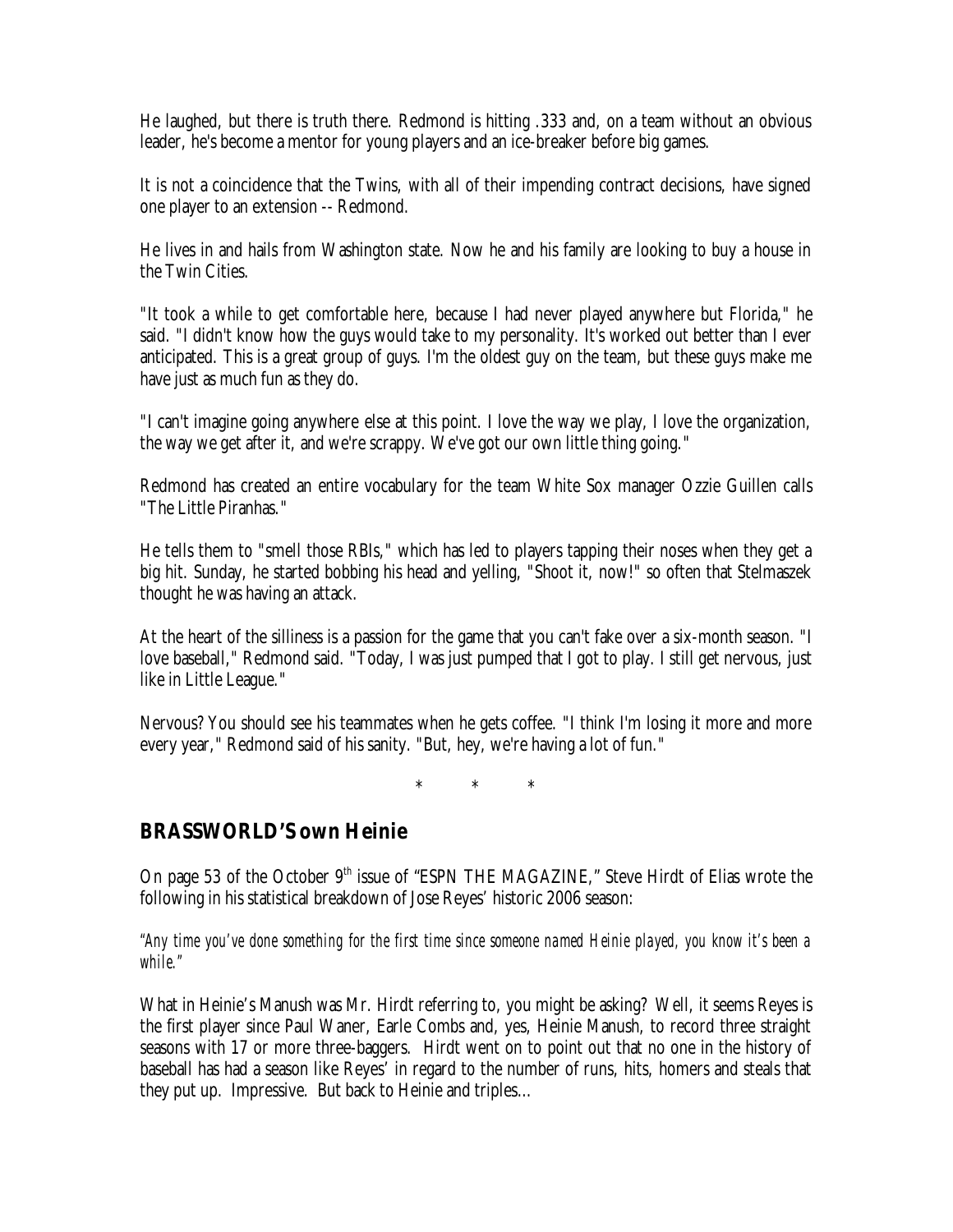Check out these stats from BW's own Heinie:

Doubles: 19 **TRIPLES: 20** Home runs: 21

The player in question? Ichiro. The Black Sox RF almost netted more triples than he did *both doubles and taters*. That's gotta be close to Heinie-era production.

\* \* \*

# **"THE ONION," tidbit #1**

#### *Frank Thomas Credits Recent Power Surge To Steroids*

September 28, 2006 | Onion Sports

OAKLAND, CA— After two seasons marked by nagging injuries and sub-par home-run totals, Frank Thomas credited his career rejuvenation and rediscovered power stroke "strictly to my weekly cycle of injecting myself with anabolic steroids." "People ask me all the time what's my secret, how have I stayed in such good shape and been so consistent this season, and I tell them the same thing every time: It's the steroids," said Thomas, who has 19 homers and a league-high 62 RBI since the All-Star break. "I give the steroids all the credit. It's not even just the muscle and the power, but the confidence I have when I step up to the plate knowing I have a total competitive advantage. I just wish I knew about this miracle drug earlier in my career." MLB officials later announced that, should Thomas test positive for steroid use in a random drug test before season's end, his punishment would be significantly reduced for being open and honest about it beforehand.

\* \* \*

# **Alaska Hot Stoves – a Rookie Team's Look Back at their First Season Part 1 of 2**

By Chris Blake

I took over the reins of the Baltimore Baysox in November of 2005, inheriting a team in collapse. I packed the vans and moved cross-country from the pollution and continual tunnel construction of Baltimore, up to the brisk, clean Artic air of Alaska. There was plenty of grumbling among the players, but I made it known that wholesale changes were on the way.

The first step was to analyze the roster. What realistic chances did the team have for the upcoming season? That was pretty easy. I had 3 star players (Andruw Jones, Rafael Furcal, and Shawn Green), 2 good pitchers (Chris Young, Dustin Hermanson), and some good prospects. No third baseman. No second baseman or Left Fielder. No catcher. And short about 900 innings. Oh, and only \$7M for free agency.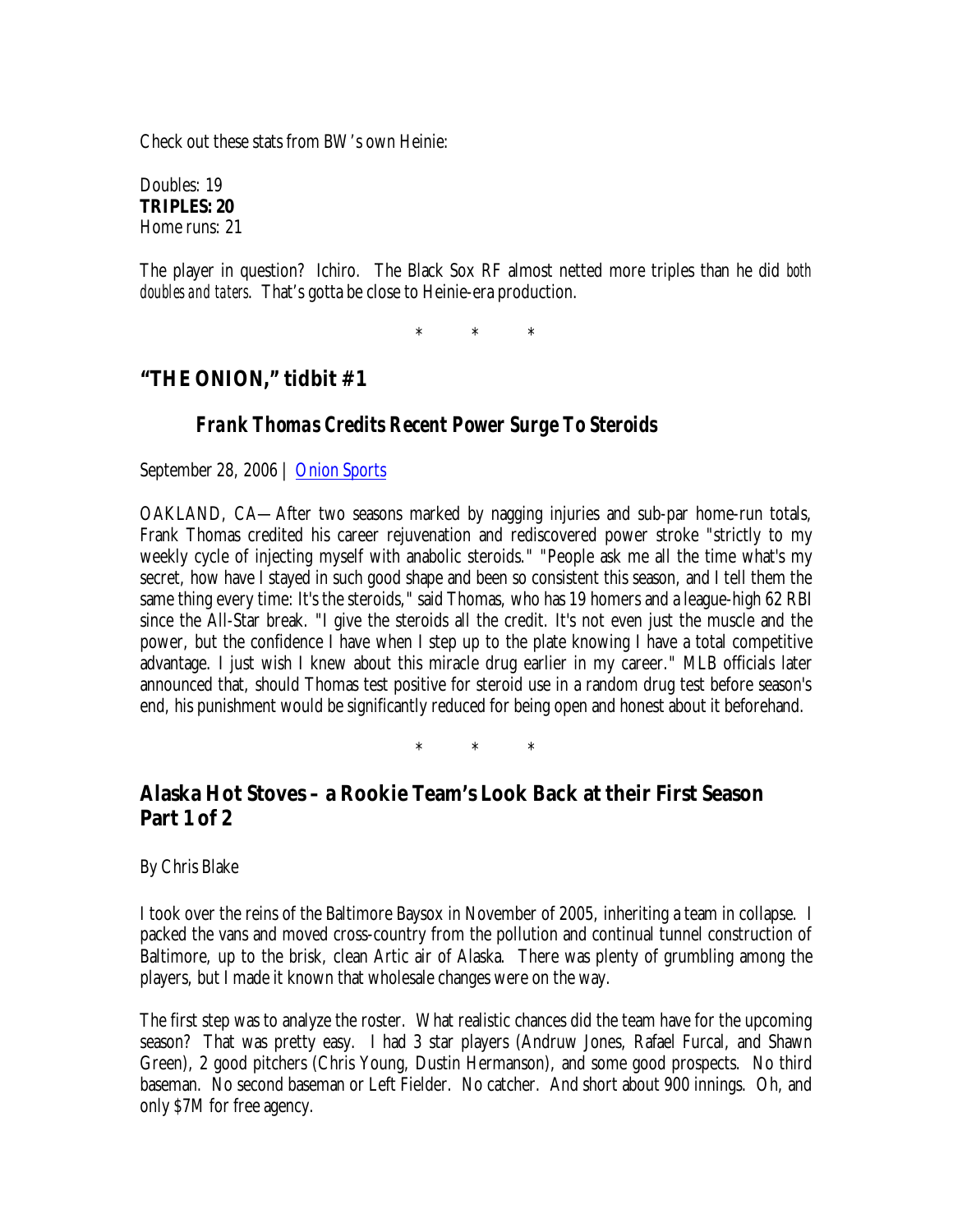So competing in 2006 was out of the question. Next question: could we even field a team?

Both Andruw and Green were in the last year of their contracts, so they had to go. No sense paying for stars when you were having trouble just filling positions. After offering Andruw around the league for a month I had surprisingly little interest. He was a 1 in CF and hit 50 home runs, but hardly anyone made an offer. My brother came to the rescue, trading me underachieving Austin Kearns and super catching prospect Dioner Navarro for him. Now I had a RF/CF and at least part of a catcher.

Hoboken came through again as I traded my brother Dustin Hermanson for SP Jon Lieber, JT Snow, a pick, and most of Snow's contract. I just got a 1B and a good SP.

In free agency, I grossly underbid on all the reliable starting position players and blue chip pitchers. A new lesson learned. I was able to land a closer (Miguel Batista) and a 3B (Aaron bleeping Boone), and, more importantly, lots of cheap, bad, pitching (Al Leiter, and bad 2B Marlon Anderson. I wasn't able to get a starting 2B, but at least I got part-timers Anderson and Desi Relaford, who together could conceivably make it through the season sharing 2B if they batted  $8<sup>th</sup>$ and bunted a lot.

By Christmas, after shopping Green for a month and a half, I made a trade with Maryland where I sent him and newly acquired Jon Lieber (who was really too good for my team) and cash, for Aaron Cook (OK innings), Andy Sisco (good prospect, left reliever, and innings), Larry Bigbie (CF at bats), and some good picks. More importantly, I freed up about \$4M in cash.

I was able to put together a whole team, just covering the pitching innings I needed, short at 2B and C, a mish mash in the outfield, but at least we could play. And I got some cash freed up.

Next Stop: the draft. I took Jon Lester with my first pick – highly thought of pitcher, had a chance at the starting rotation, and a min. Next I overspent on Travis Denker, who I liked but was probably safe to let slip 'til later.

The pressure of draft day was new to me. I'm a slow typist (one finger) so just keeping up on who was taken was an adventure. And despite a lot of research, I wasn't prepared to rattle off my picks. Another lesson learned.

Next I took another prospect, Marcus Sanders, who I liked as an all-around athlete. I really wanted Matt Kemp, but Virginia nabbed him the pick before. In the  $2<sup>nd</sup>$  round I took Ryan Shealy, who I was surprised was still around, and in the  $3<sup>rd</sup>$ , Humberto Cota (filler, but important Catching at bats), Ray Liotta – supposedly Chicago's #1 pitching prospect – and Casey Janssen, who had great numbers at AA, but wasn't highly regarded.

Unbeknownst to me, I took my last pick – Shaun Marcum – another AA New Hampshire pitcher – in the  $4<sup>th</sup>$ . I later learned vet another important lesson: You can only have 10 mins on your roster max – EVEN IF YOU HAVE SPACE ON YOUR 40-MAN ROSTER. As a result, my subsequent picks were later cut.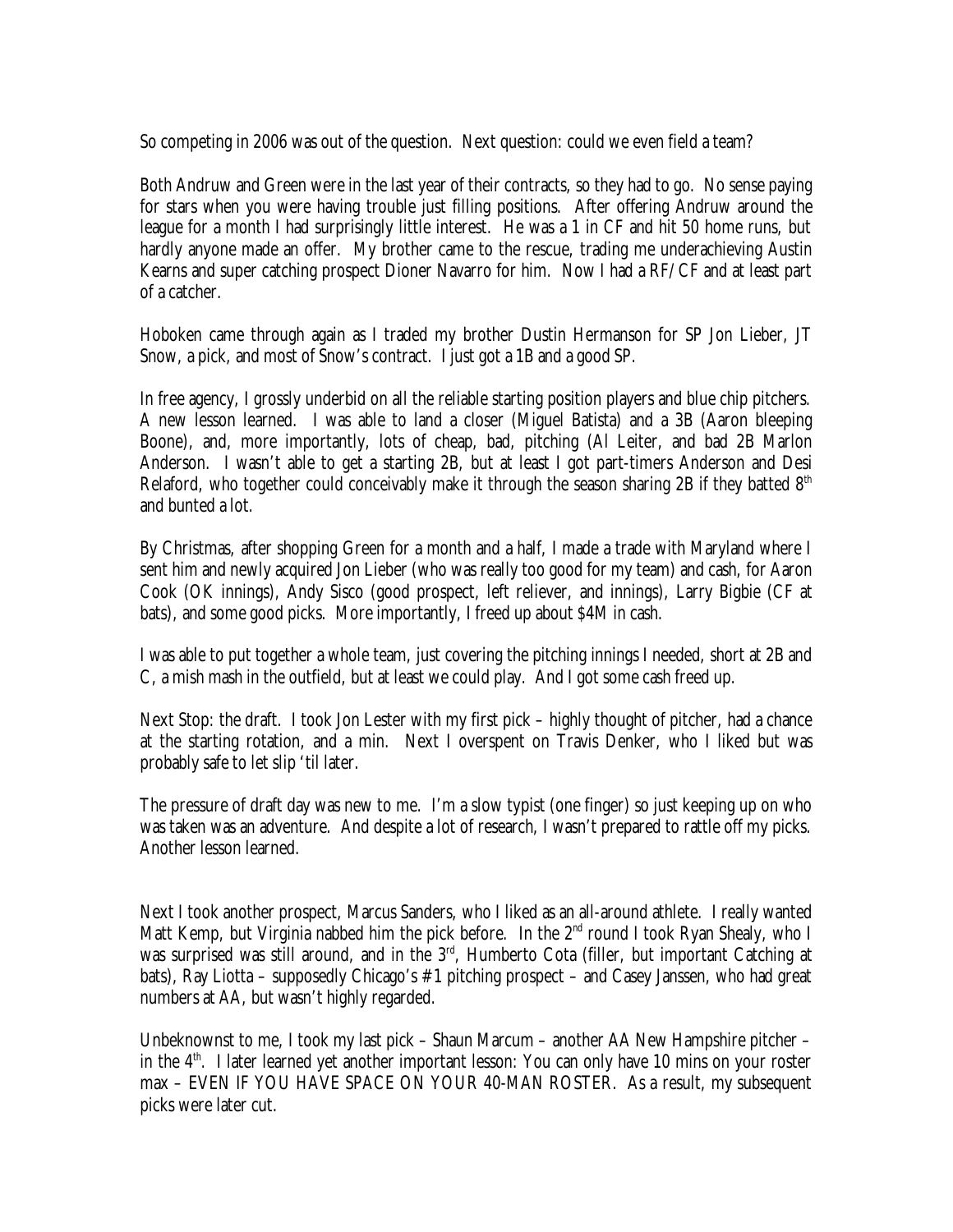There were a few more minor trades made, but basically I had my team to go do battle.

So how did the team look? Awful. My offense looked terrible. No power at all and I'd have been surprised if I hit .230 as a team. My defense was bad as well  $-a$  4 high e at  $2^{nd}$  and high e's at  $3^{rd}$ and the OF. For pitching, I had a decent bullpen, a good closer, and just enough innings. The problem was my starters were easily the league's worst: Al Leiter, Aaron Cook, Chris Young, Joe Mays and Seth McClung.

Honestly, I was predicting my team to lose 110 games.

Next Issue: The 2006 Season Recap

\* \* \*

**"THE ONION," tidbit #2**

#### *Trevor Hoffman: 'I Want To Be A Hall Of Famer Right Now'*

September 28, 2006 | Onion Sports

SAN DIEGO— Moments after recording his 479th career save Sunday, placing him ahead of Lee Smith as baseball's all-time saves leader, Padres closer Trevor Hoffman demanded that Major League Baseball immediately induct him into the Hall of Fame. "I've worked my ass off for 14 years to get to this point, and now you're telling me I have to retire and then wait five more years before I get the chance to be recognized for my accomplishments?" Hoffman said. "Bullshit, gimme my plaque." After the game, Hoffman wished his teammates good luck in the playoffs, and informed bystanders that he was "heading out to Cooperstown tonight if anyone wants to hear my speech."

\* \* \*

# **An Interlude from the LD**

What a fantastic return to the helm of BW! You guys do a very good job of staying on top of your league responsibilities. From what I can tell there is a good interaction amongst the membershipboth trade-wise and in online play. Free agency interest was both spirited and knowledgeable. The league is quite stable and with a long future ahead to enjoy. We have a very nice, resourceladen league website and our roster wrangler keeps the membership informed at a level unequalled by any league I'm familiar with.

My thanks to all for making 2006 a great BRASSWORLD campaign!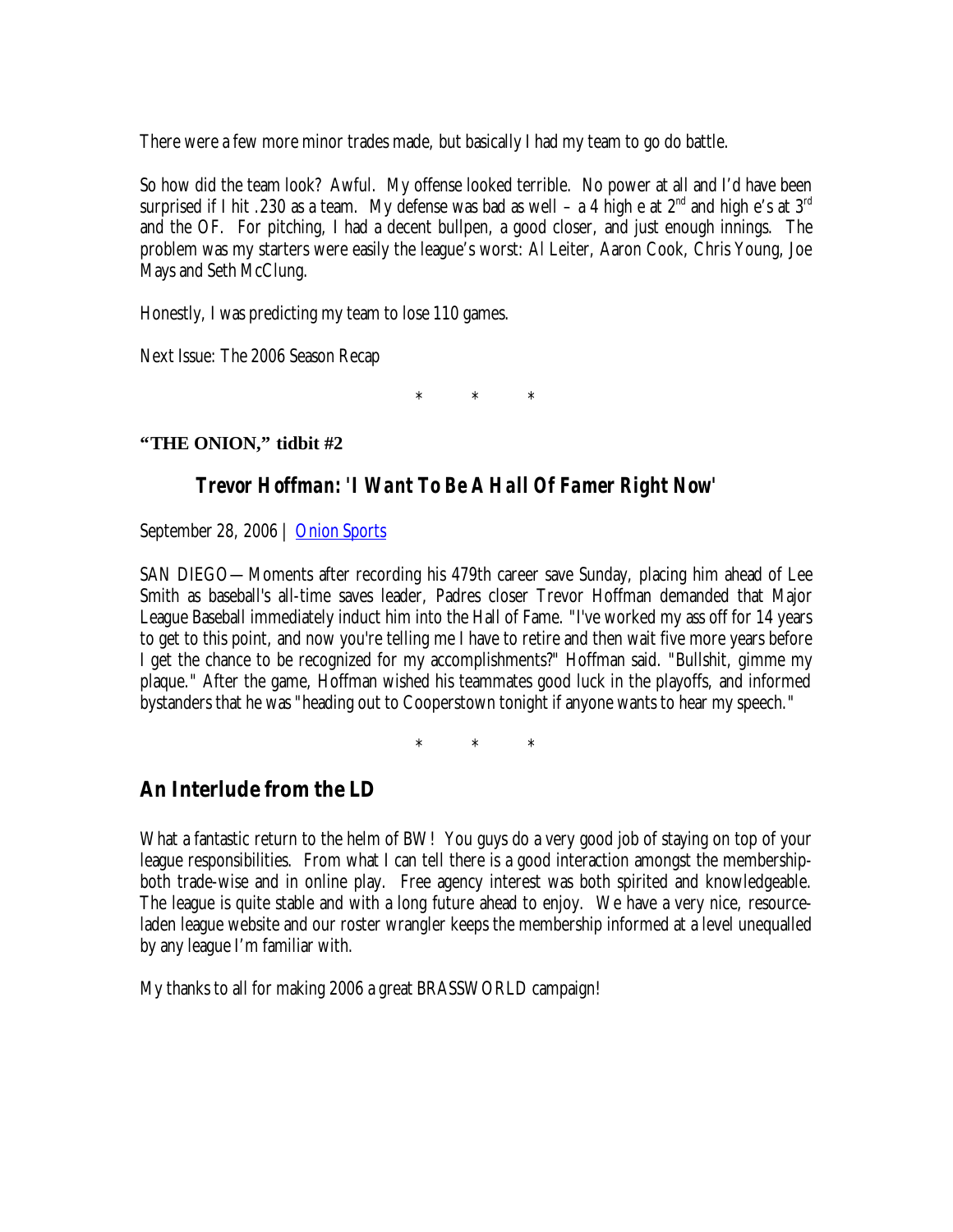| <b>PTS</b> |
|------------|
|            |
| 115        |
| 57         |
| 35         |
| 32         |
| 28         |
| 21         |
| 19         |
| 4          |
|            |
|            |
|            |
|            |
|            |

|                       |            | <b>NL AWARDS</b>         |            |                       |            |
|-----------------------|------------|--------------------------|------------|-----------------------|------------|
| <b>MVP</b>            | <b>PTS</b> | <b>CHRISTY MATHEWSON</b> | <b>PTS</b> | <b>ROOKIE</b>         | <b>PTS</b> |
| <b>ALBERT PUJOLS</b>  | 107        | <b>ROGER CLEMENS</b>     | 93         | <b>HUSTON STREET</b>  | 73         |
| Miguel Cabrera        | 70         | <b>Andy Pettitte</b>     | 77         | <b>Jeff Francouer</b> | 64         |
| <b>Travis Hafner</b>  | 29         | Pedro Martinez           | 48         | Joe Blanton           | 38         |
| <b>Jason Bay</b>      | 27         | <b>Jake Peavy</b>        | 25         | Tadahito Iguchi       | 35         |
| <b>Richie Sexson</b>  | 19         | <b>Billy Wagner</b>      | 22         | <b>Freddy Sanchez</b> | 34         |
| Paul Konerko          | 10         | <b>Ben Sheets</b>        | 14         | <b>Robinson Cano</b>  | 18         |
| Vladimir Guerrero     | 9          | John Smoltz              | 3          | <b>Zach Duke</b>      | 13         |
| Roger Clemens         |            | Derek Lowe               | 3          | <b>Willy Taveras</b>  | 11         |
| <b>Pedro Martinez</b> | 5          | <b>Brad Lidge</b>        |            |                       |            |
| Mark Teixeira         | 2          |                          |            |                       |            |
| Pat Burrell           |            |                          |            |                       |            |

\* \* \*

#### **Free Agent Roundup – American League By Jonah Keri**

The 2006 free-agent period couldn't quite match the amount of top-caliber talent— or monster salaries— seen in the '05 Hot Stove League. No player topped the \$10 million-a-year mark, a level blown away by San Bernardino's five-year, \$58 million deal for slugger Derrek Lee.

But while the market may have lacked some of last year's glitz, it could play an equally big role in shaping the 2007 playoff race. In Part 1 of a two-part series, we'll look at the American League's free-agent results and how they may impact the '07 season. (We'll cover the National League next time):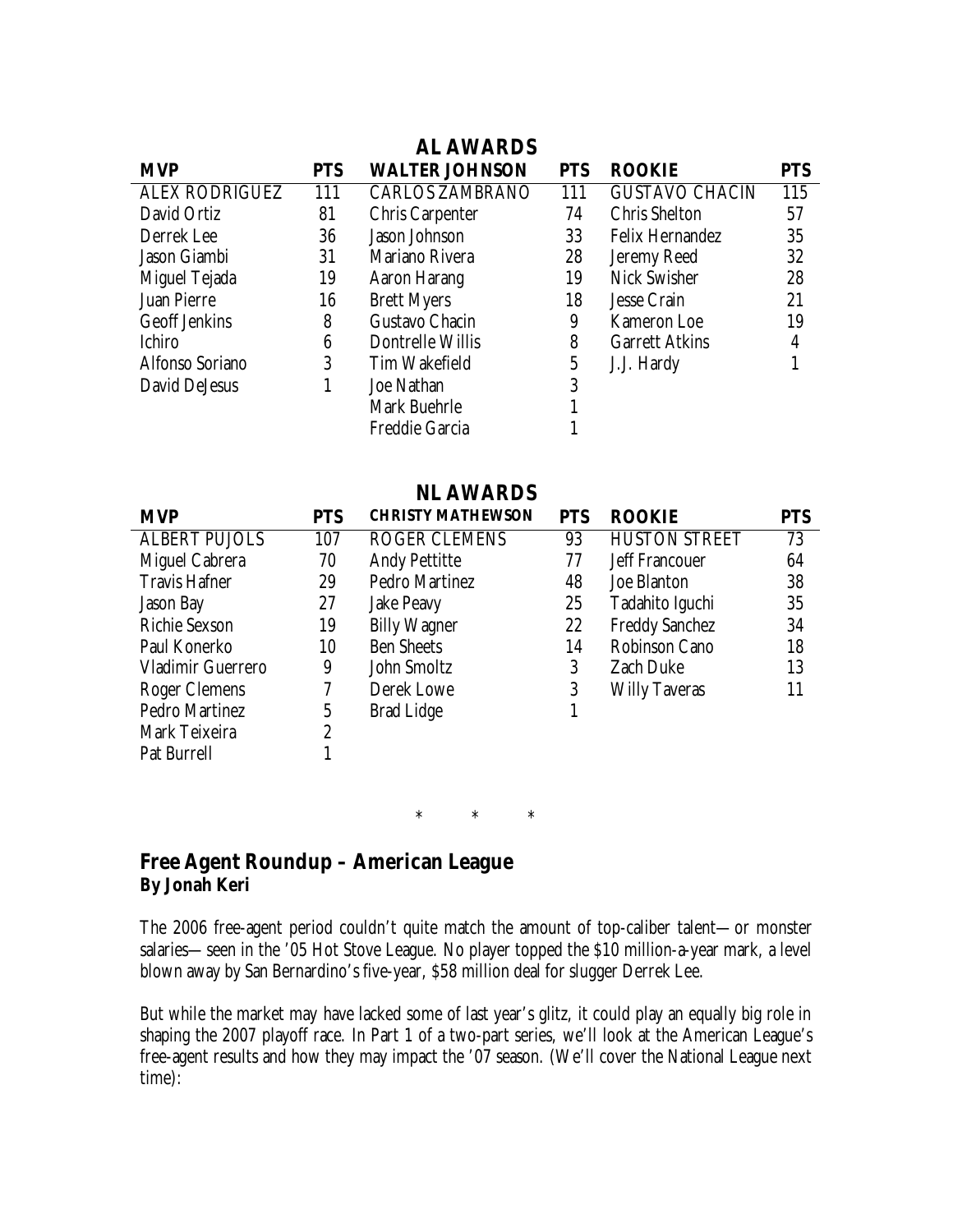**Team**: Alaska Hot Stoves

**Manager**: Chris Blake

**Key Signings**: SP Jason Schmidt, four years, \$25 million; SP Matt Morris, four years, \$20 million; OF Raul Ibanez, four years, \$12 million

Chris Blake joined BrassWorld last off-season, inheriting a team in flux. Alaska struggled to a 69-93 record in 2006, then went into the free-agent period with as many question marks as any team in the league.

Those questions have been answered. Blake was arguably the most aggressive manager in the AL, using an ample cash reserve to upgrade at multiple positions. Schmidt, Morris and fellow free-agent signee Woody Williams (two years, \$5 million) will join Chris Young in a much-improved rotation. The Hot Stoves may own the deepest outfield in BrassWorld after the signings of Ibanez, Dave Roberts (two years, \$6 million) and Marcus Thames (four years, \$6 million). Those three free agents could form a solid outfield in their own right; instead, they join slugging corner outfielders Carlos Lee and Austin Kearns to form a formidable core.

Meanwhile, Rich Aurilia (two years, \$7 million) and Mark DeRosa (three years, \$5.5 million) upgrade an infield that already includes the likes of Prince Fielder, Rafael Furcal and Brian McCann. Using a go-for-broke approach, Alaska installed itself as the early favorite in the Cobb Division.

**Team**: Exeter Alewives

**Manager**: Mike Forsyth

**Key Signings**: Jose Vidro, three years, \$5.1 million; Trot Nixon, three years, \$5.4 million, Ron Belliard, two years \$3.5 million; Scott Proctor, two years, \$4.2 million

After a last-place, 51-111 showing in the Ruth division last season, Exeter's Mike Forsyth took a broad approach to free agency, netting 13 signings. Rather than break the bank on high-profile players, Forsyth landed a batch of middle-class talent that should give the team a boost in '07.

Anyone need a second baseman? Exeter's signings of both Vidro and Belliard, along with the presence of top prospect Howie Kendrick, give the Alewives more depth at the deuce than any other team. Rick Bauer (two years, \$1.6 million), Elmer Dessens (two years, \$1.5 million), Tyler Yates (three years, \$1.9 million) and Proctor should give the bullpen a lift. Jose Valverde (four years, \$5.4 million) could be a golden ticket if he returns to the form he flashed in 2005.

With a rotation headed by Bronson Arroyo, Curt Schilling, Cliff Lee, along with Jim Thome on a bargain deal at \$1.75 million a year for three more years, this team could be a year away from making a big leap— especially if some of the moderate-priced free-agent gambles of '06 pan out.

**Team**: Greenville Black Sox **Manager**: Bob Askin **Key Signings**: None

The competitive nature of BrassWorld makes repeat division titles a tall task. After a late-season rally propelled Greenville to the 2006 Cobb Division crown, manager Bob Askin chose to sit out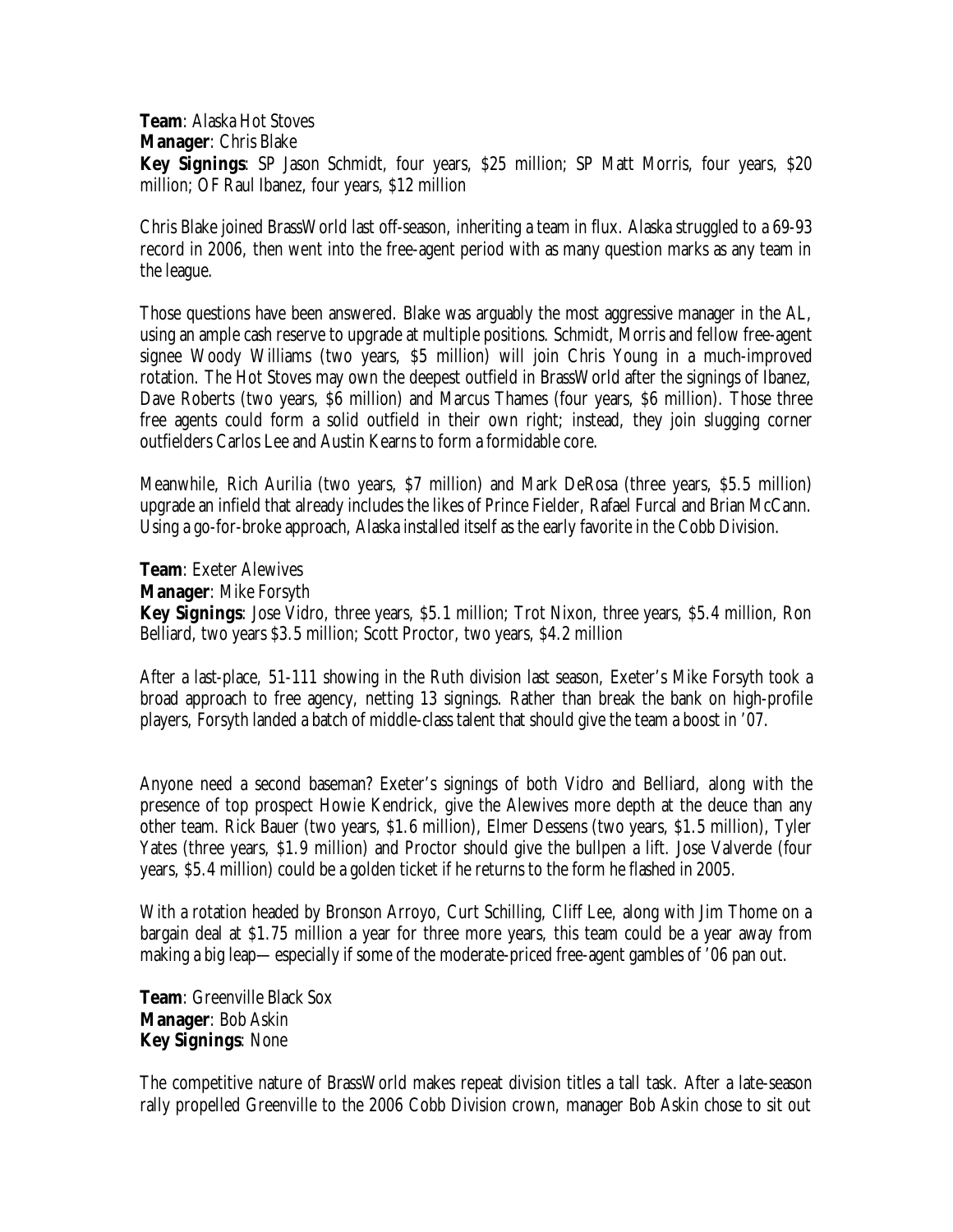most of the free-agent period, picking up just a few low-profile relievers. Elite veterans Miguel Tejada and Ichiro Suzuki could combine with young talent such as Russ Martin and Adam LaRoche to make the Sox a threat in '08 and beyond. Greenville's got an ace in the hole toward that end: Lights-out closer Joe Nathan, in the final year of a four-year contract and one of the most attractive trade chits likely to be available come July.

**Team**: Gotham City Gargoyles **Manager**: Wayne Foulke **Key Signings**: None

Few teams can call Miguel Cairo (one year, \$555,000) their marquee free agent and still be considered a legitimate title contender. But Gotham City sports the best starting rotation one through five of any team in BrassWorld, with John Lackey, Dan Haren, Brandon Webb, Brett Myers and Jeremy Sowers in the fold. A loaded Ruth Division relegated the Gargoyles to a fourthplace finish in '06, despite a 99-win season. Look for Gotham to improve that showing in '07.

**Team**: Hoboken Bums **Manager**: Pete Blake **Key Signings**: 3B Scott Rolen, five years, \$27.6 million; C Jason Varitek, four years, \$10 million; 1B Nomar Garciaparra three years, \$9.3 million; OF Moises Alou, three years, \$7.6 million

The second half of the Blake family's apparent plan to take over the world, the Bums targeted offense in their spending binge. Rolen is the biggest boom-or-bust name in the bunch. An elite offensive and defensive force at a premium position when healthy, a back pain-ridden no-show when not, the Bums could hoist multiple championship trophies or head to a therapist's couch depending on how the Rolen deal shakes out. Varitek, Garciaparra and Alou come with cheaper price tags, but all three figure to boost the Hoboken offense and could end up as some of the biggest bargains of the off-season.

This team still has holes, lacking an ace starter and an adequate shortstop (Royce Clayton at two years, \$2 million won't help too many people other than Royce Clayton's agent). But a loaded bullpen (Joel Zumaya, Bobby Jenks, Cla Meredith) and a few well-placed trades could give Hoboken another crack at the playoffs, even if 100 wins is a long shot. Manager Pete Blake will need to be creative, though, with less than \$3 million in the bank at his disposal.

**Team**: Hogan's Heroes **Manager**: Bob Loose **Key Signings:** OF Geoff Jenkins, four years, \$8 million; Orlando Cabrera, four years, \$6 million; Sean Casey, three years, \$6 million

Another team that went the middle-class route, the Heroes loaded up on pitchers and outfielders in free agency, upgrading two of the team's weaknesses last season. It's a rebuilding process, as Manager Bob Loose enters his first full season at the helm of the former Santa Barbara franchise. Hogan's signed 15 free agents, though, a strategy which could pay off if two or three of the lowpriced darts hit their target. Cabrera at \$1.5 million a year and Mike Sweeney at \$750,000 per season look like sweet deals.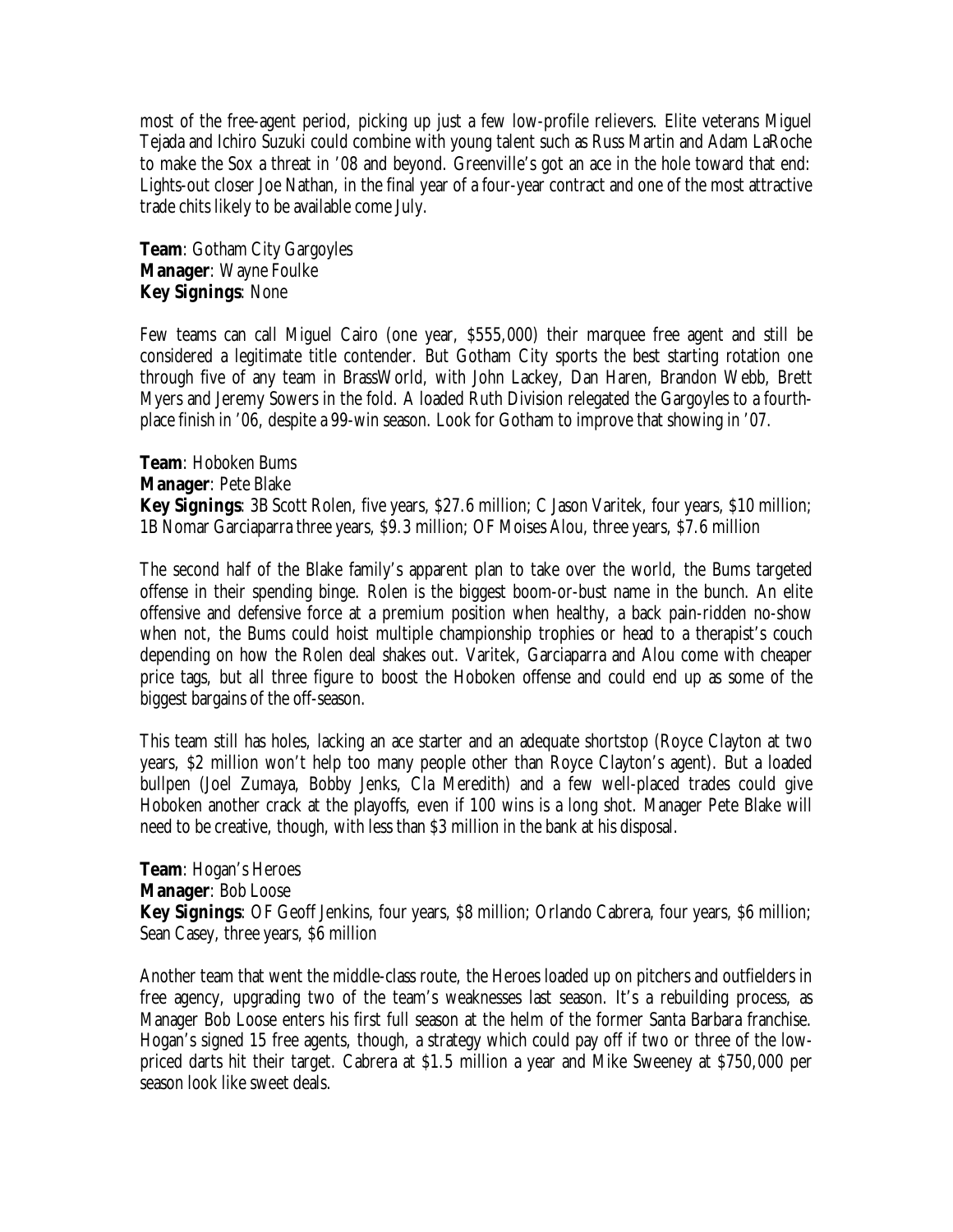With young stars Grady Sizemore and David Wright under Hogan's control for several more years, this team will remain just a few more pickups and a little luck away from being a team nobody wants to face in the Cobb Division.

**Team**: New York Metz **Manager**: Chris Metz **Key Signings**: None

No money, no free agents. The Metz inherited what may be the strongest collection of talent for the 2006 season when former San Bernardino owner Tom Fish bowed out of the league. But a slew of big salaries, including 2005 free-agent signings Derrek Lee, Chris Carpenter and Mariano Rivera, will likely force New York to rebuild.

Owner Chris Metz has spent the bulk of the off-season shopping those three massive contracts, along with \$7 million man Bobby Abreu, after unloading Alex Rodriguez's \$7 million contract for a first-round draft pick. It could prove to be a tough sell, given the smaller salaries coming out of this year's market. Still, reigning AL MVP Justin Morneau, Rickie Weeks, Dontrelle Willis and others offer plenty of hope for the (near) future.

**Team**: Plum Island Greenheads **Manager**: Henry Vance **Key Signings**: C Michael Barrett, four years, \$13 million; 2B Luis Castillo, three years, \$10.2 million

Currently locked in battle for the American League crown and a World Series trip, the Greenheads were assured of a great 2006 season well before free-agent bidding got underway. With multiple key contracts lapsing, Plum Island figured to start a slow rebuilding process in 2007, aiming to reload for another deep playoff run a few years down the year.

But the signings of Barrett and Castillo to lucrative contracts show that Manager Henry Vance wants no part of a long, painful losing period. Calculated pitching risks Casey Fossum (three years, \$3.4 million), Brandon Lyon (three years, \$3.1 million) and the aptly named David Riske (three years, \$3.4 million) are three live arms who could spearhead a quick turnaround. Recent trades for prospects such as Philip Hughes and Troy Tulowitzki could also bear fruit.

**Team**: Silver Sluggers **Manager**: Lenny Luchtefeld **Key Signings**: C Ramon Hernandez, four years, \$14 million; Adam Eaton, four years, \$4 million

A bull market for catchers saw multiple big deals go down, with Hernandez joining the likes of Michael Barrett, Jason Varitek and Jorge Posada among the rich and famous. Several years younger than Posada and Varitek and just five months older than Barrett, the 30-year-old Hernandez could retain his value over the life of the deal and be an anchor for the Sluggers.

Meanwhile, Eaton could prove to be the best pickup of the off-season a just \$1 million a year— MLB teams were throwing around numbers six to eight times higher at the recent GM meetings. Eaton is the kind of bargain hunting Silver will need to do to as it bides its time rebuilding. With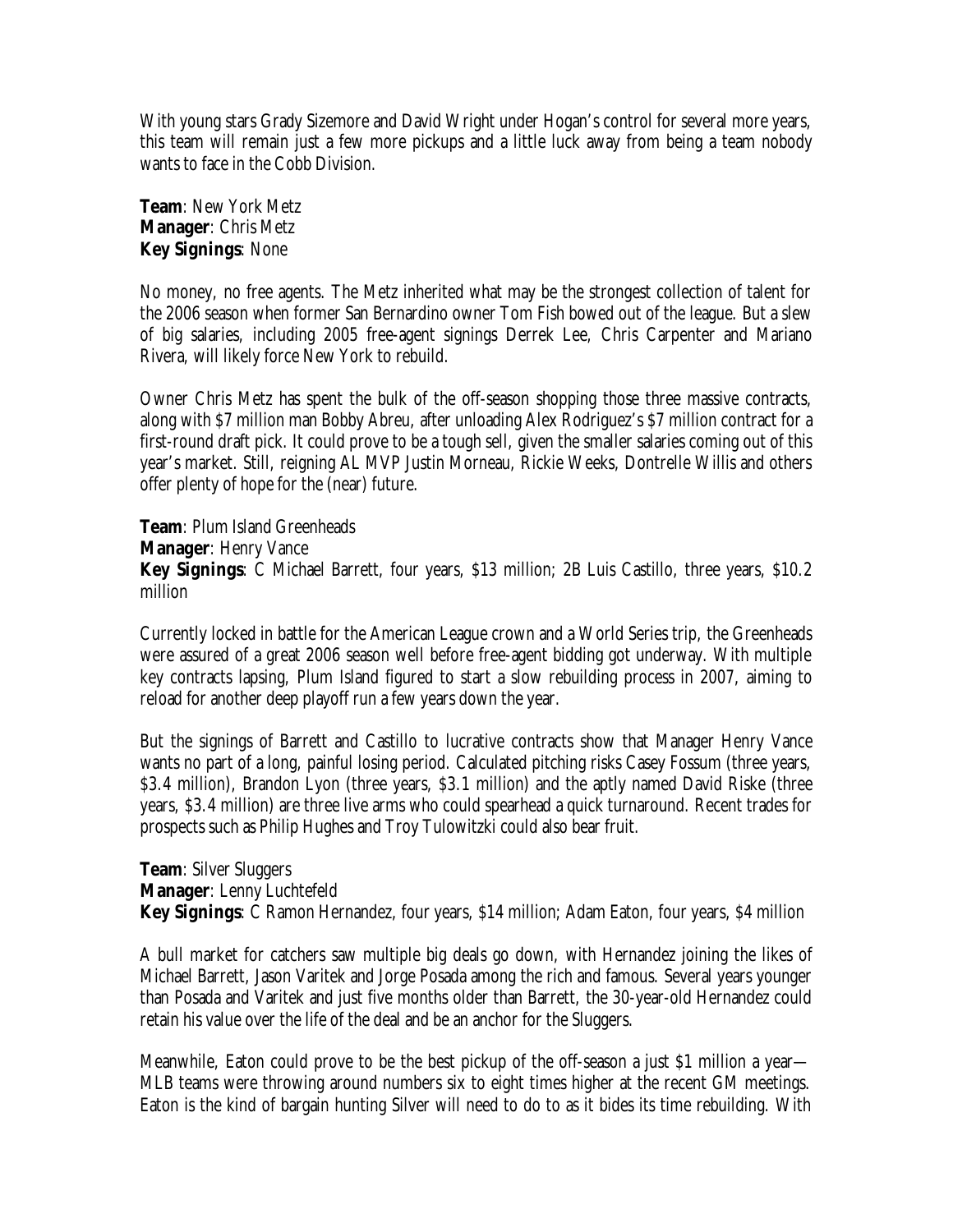cornerstones Ryan Howard and Joe Crede under Manager Lenny Luchtefeld's control for at least the next four years and more than \$47 million in the bank, a spending spree next off-season could thrust Silver right into the playoff hunt in 2008.

**Team**: South Range Mariners **Manager**: Michael Swanson **Key Signings**: None

Why fight a thin market? After a 92-win season and a playoff berth, the Mariners opted to preserve their cash for the future, picking up just one free agent, rags-to-riches-to-whoa-where-did-thatpitch-go?! closer Derrick Turnbow (one year, \$1 million). South Range's future lies in its offense, with Jimmy Rollins and Jose Lopez expected to form a dynamic duo up the middle and Rockie twins Matt Holliday and Brad Hawpe doing likewise in the outfield.

Manager Mike Swanson could look to move the last three years of Carlos Delgado's \$6.6 million a year contract to a contender looking for a big bat. That and some successful mining for pitchers will hold the key to a South Range return to the post-season.

**Team**: Waukesha Keglers

**Manager**: Tony Cieszynski

**Key Signings**: RP Francisco Cordero, four years, \$8.1 million; Todd Jones, two years, \$4.5 million; Bob Wickman, two years, \$3.9 million; Mike Maroth, three years, \$4.2 million

Kent Tekulve, Rob Dibble and Alejandro Pena were unavailable— otherwise, they'd probably be Keglers by now too. Waukesha's cornering of the relief market could prove to be a shrewd strategy, though. With young talent at a premium, Manager Tony Cieszynski could try to move his multiple closers near the trading deadline for top prospects, as contenders seek to beef up for the pennant race. Garrett Atkins and Ian Kinsler are bonafide keepers, but Waukesha will need to draft well and make some well-placed moves to get back into contention. The #1 overall pick in the coming draft should help a lot.

**Team**: Williamsburg Burgesses

**Manager**: Jim Bodnar

**Key Signings**: SS Juan Uribe, four years, \$5.8 million; Scott Spiezio, three years, \$4.4 million; Kevin Correia, three years, \$4.5 million; Luis Vizcaino, three years, \$4.5 million

Shades of Waukesha, as the Burgesses picked up a pair of talented relievers who could help for the next few years or be used as prime trade bait. Uribe should provide power at the tough-to-fill shortstop spot for the next four years at a bargain \$1.45 million per year. Spiezio's strong numbers make him another intriguing keep-or-trade option for Manager Jim Bodnar.

Hamstrung by eight-figure contracts for Randy Johnson and Barry Bonds this season, Williamsburg could make some noise once those contracts come off the books. Whether that will happen as soon as 2008 is up in the air. A timeframe of 2009 and beyond may be more realistic, as star 2B Chase Utley could get ample help from pitching phenoms Anthony Reyes, Mike Pelfrey and Andrew Miller by then.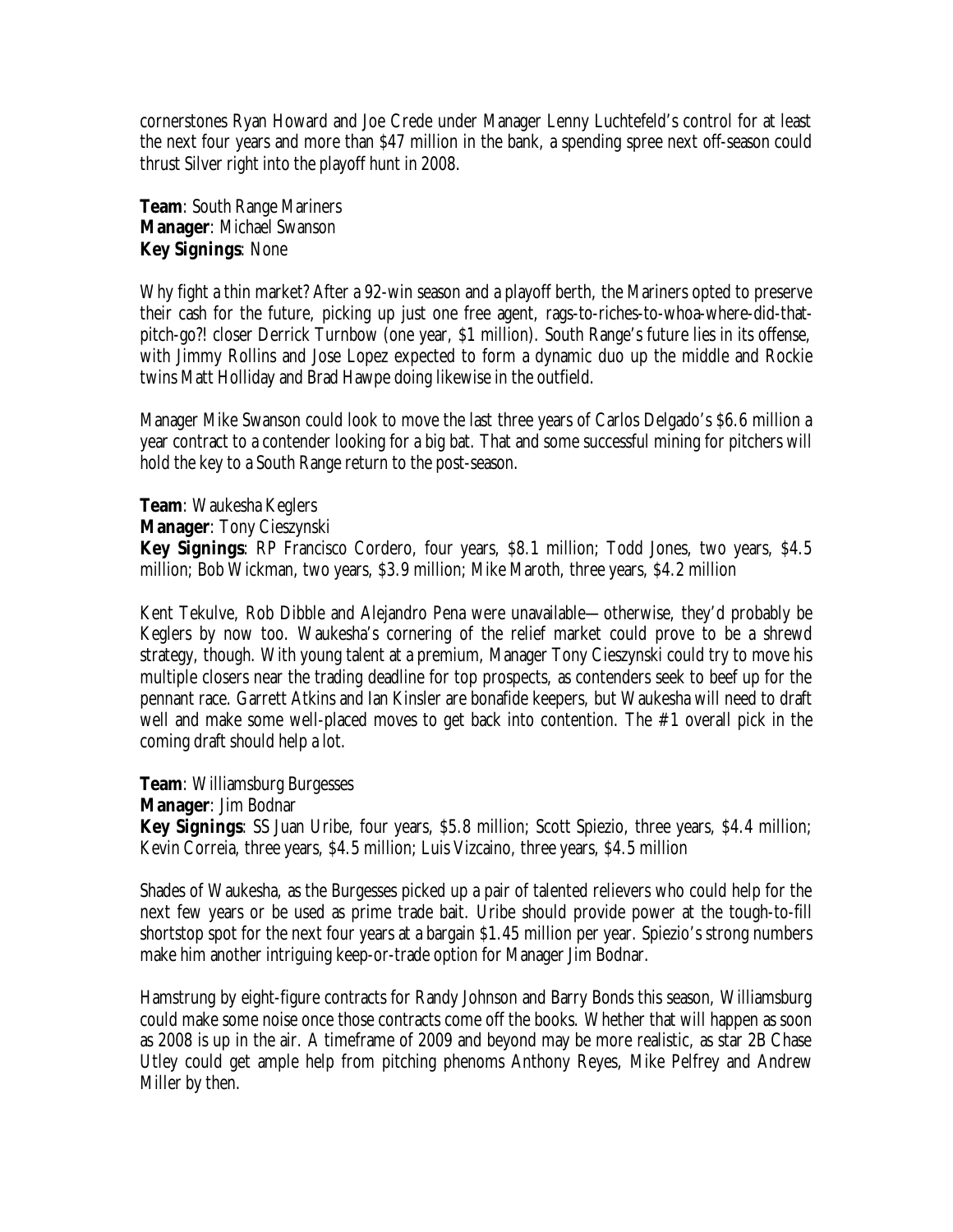# **"THE ONION," tidbit #3**

#### **This Week In Sports History**

**Dec. 3, 1968:** To aid batters in production and increase their safety, MLB officials rule that the strike zone will now extend from the armpits to the knees, instead of from the forehead to the Adam's apple.

\* \* \*

#### **Free Agent Roundup – National League By Jonah Keri**

In Part 2 of this two-part series, we look at the National League's free-agent results and how they may impact the '07 season.

**Team**: Annadale Anteaters **Manager**: Robert Smith **Key Signings**: SS Edgar Renteria, four years, \$16 million; SP Nate Robertson, three years, \$15 million; SP Gil Meche, three years, \$14 million; C Bengie Molina, three years, \$13 million

With as many holes to fill as any team in BrassWorld, Robert Smith was one of the most aggressive shoppers on the market. Twin big-money deals for Robertson and Meche highlight the list. Robertson should provide steady, above-average pitching for the next three seasons, especially with a strong Tigers defense behind him. Meche is more of an upside play; given the massive dollars being bandied about for him during MLB's Hot Stove season, though, it's clear that people like his potential.

The Anteaters landed two veteran outfielders at identical prices (two years, \$5.25 million) in Shawn Green and Preston Wilson. They'll need another starting outfielder and several bench components and relief pitchers to round out the roster, with little cash at their disposal. Annadale will be a tough match-up every day, though, thanks to one of the league's deepest starting rotations (Scott Kazmir, Tom Glavine, Robertson, Jamie Moyer and Meche).

**Team**: Aspen Rainmakers **Manager**: Rene Custeau **Key Signings**: C Jason Kendall, four years, \$12.2 million; SP Kris Benson, four years, \$11.7 million; SP Joel Pineiro, five years, \$9.9 million

Another pair of free-agent starting pitcher signings in what was a thin market for talent. Benson's four-year contract and Pineiro's five-year deal give both pitchers a chance to bounce back after rough 2006 seasons, an upside play which could pay dividends down the road for the Rainmakers.

Upside is the name of the game for Aspen, which will likely spend next season in rebuilding mode. Ryan Dempster at three years, \$1.8 million, Edgar Gonzalez at three years, \$2.3 million and Cha Baek at three years, \$2.6 million give the Rainmakers hope for cheap pitching reinforcements down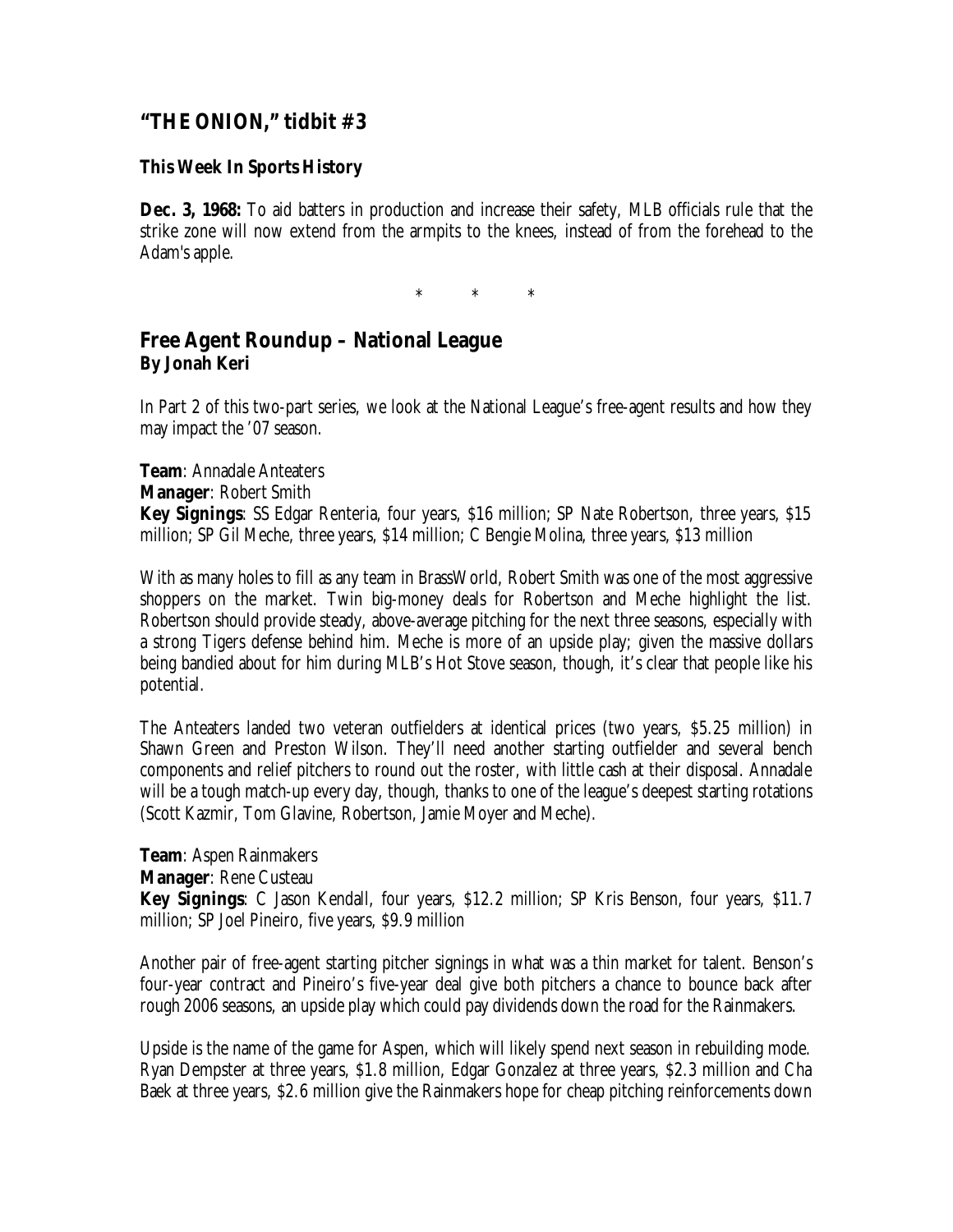the road. Kendall provides a steady OBP source for the next four seasons as the Rainmakers look to fight back in the highly competitive Mays division.

**Team**: Lafontaine Park Diamonds

**Manager**: Daniel Valois

**Key Signings**: OF Andruw Jones, five years, \$37.5 million; SP Mike Mussina, two years, \$16.2 million; 1B Jason Giambi, two years, \$10.4 million; OF Ken Griffey, Jr., two years, \$8.9 million

BrassWorld is on notice— the Diamonds look like the team to beat in the NL for 2007. Already owning an ace in Roy Halladay, a building block starter in Felix Hernandez and a slew of young, cheap talent, Daniel Valois took the next step, loading up for a pennant run next season. Better yet, Lafontaine Park pulled a rare feat, acquiring four elite free agents without signing any regrettable contracts. Mussina, Giambi and Griffey only need to produce decent 2007 seasons to earn out on their two-year contracts, as all three should have excellent cards for the coming Strat season. Jones is the lynchpin player, the rare free-agent find who's worth five-plus years at \$7 million+ per season.

The Diamonds also nabbed a bunch of low-risk, medium-reward players, signing Angel Berroa (already traded), Alex Escobar and Jesse Foppert for three years each at less than a million a year. Chad Bradford (two years, \$3.3 million) may be the best bang for the buck of any relief pitcher signed this off-season.

**Team**: Lake Zurich Stingrays **Manager**: Kevin Kolb **Key Signings**: C Jorge Posada, three years, \$17 million

New manager Kevin Kolb inherited the best available catcher on the market with the signing of Posada for nearly \$6 million a year. He also takes over one of BrassWorld's best offenses, with Albert Pujols, Manny Ramirez and company likely to be a force again in '07 after the franchise formerly known as Buckeye won the Aaron division in 2006. Just a few hours into his tenure as the team's new manager, Kolb announced his quest for a front-line starting pitcher. He may have to take a number, with top starting pitching in heavy demand and few aces available this season. Still, a loaded offense and deep bullpen should help the newly christened Stingrays make another playoff run next season.

**Team**: Mansfield Mounties **Manager**: Rob Foulke **Key Signings**: None

Lance Cormier and Matt Herges will soak up some cheap innings in the Mansfield bullpen. Still, this is a rebuilding year for the Mounties, after a hugely impressive 109-win season and Mays division title in 2006. Manager Rob Foulke could guide his Mounties back to prominence quickly, with Jake Peavy, Joe Mauer, Stephen Drew and several other young stars under team control for the next few seasons.

**Team**: Maryland Mounders **Manager**: Bill Galanis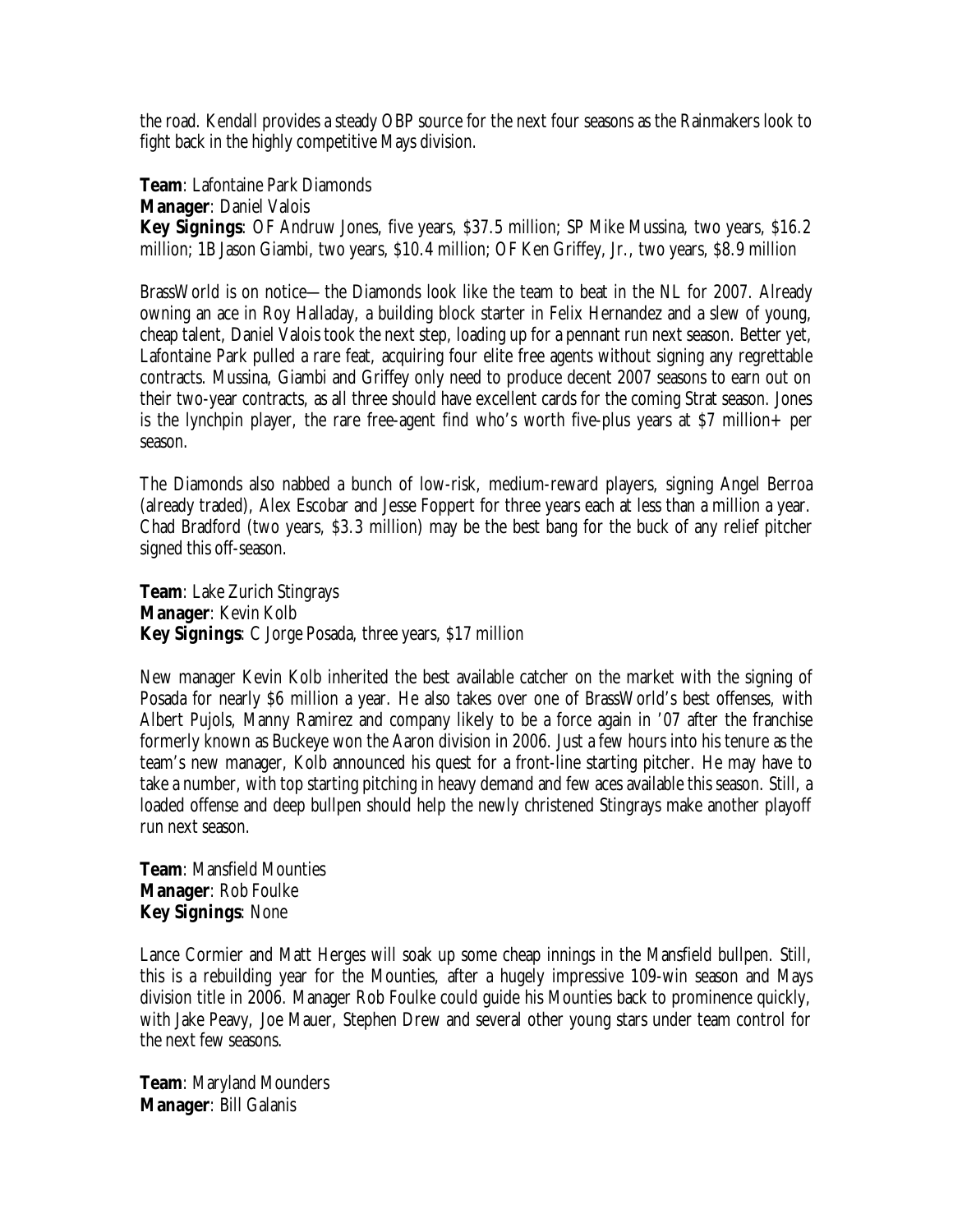**Key Signings**: OF Coco Crisp, four years, \$11 million; 2B Adam Kennedy, two years, \$2.2 million

Another Mays division playoff team going the rebuilding route, the Mounders took the patient approach, signing only two players for more than \$1 million a year. Crisp is a bit of a risk at four years, \$11 million; Bill Galanis will be hoping for the Crisp of 2005, not the 2006 version. The Mounders could be a force in next year's free-agent market, with a slew of multi-millionaire veterans (including A.J. Burnett, Todd Helton, Mike Lowell, Reggie Sanders, Frank Catalanotto) in the last year of their contracts.

**Team**: Montreal McGaffigans **Manager**: Jonah Keri **Key Signings**: RP Pedro Feliciano, one year, \$1.3 million; SS Alex Gonzalez, three years, \$1.5 million; 3B Melvin Mora, three years, \$1.2 million

How do you follow a championship season? The McGaffigans opted for the conservative route, signing only one player to a contract worth more than \$1 million annually. Feliciano bolsters a loaded bullpen that also includes J.J. Putz, Rafael Soriano, Jason Frasor, B.J. Ryan, Joaquin Benoit and bargain free agent Rheal Cormier (one year, \$201,000). Gonzalez and Mora are everyday players signed for the price of far more speculative commodities; Mora's strong track record and job security makes his signing at \$400,000 per year among the biggest steals of the off-season.

But did the McGaffigans blow a chance to repeat in '07 with a low-spending off-season? A lot could depend on Montreal's recent trades. The acquisitions of Erik Bedard, Greg Maddux, Byung-Hyun Kim and Jake Westbrook revamped the starting rotation after the departures of Roger Clemens, Pedro Martinez and Doug Davis. The offense should be set with the return of Vladimir Guerrero, the dirt-cheap Frank Thomas and newly acquired near-MVP Derek Jeter. Repeating in BrassWorld is nearly impossible— but a second straight year in contention could be in the cards for the McGaffigans.

**Team**: Northwoods Moose **Manager**: Corey Weisser **Key Signings**: OF J.D. Drew, four years, \$24.9 million; C Paul Lo Duca, two years, \$7.4 million

The Moose only made five signings, but those include a pair of impact deals and three pick-ups of solid complementary players. Drew gives the Moose the best middle of the order in the NL, along with Jason Bay, Travis Hafner and Miguel Cabrera. Lo Duca provides upper-echelon offense at the always tough-to-fill catcher position. Two-year contracts for Trever Miller, David Weathers and Darren Oliver fortified a bullpen that already includes Billy Wagner, Francisco Rodriguez and Akinori Otsuka.

The starting rotation rounds out a devastating Northwoods roster, with Kenny Rogers, Ervin Santana, Scott Olsen and Cole Hamels teaming with newly acquired Roy Oswalt. The Moose may have fewer weaknesses than any other team. They're the odds-on favorites in the Mays division for 2007.

**Team**: Port Richey Sandcranes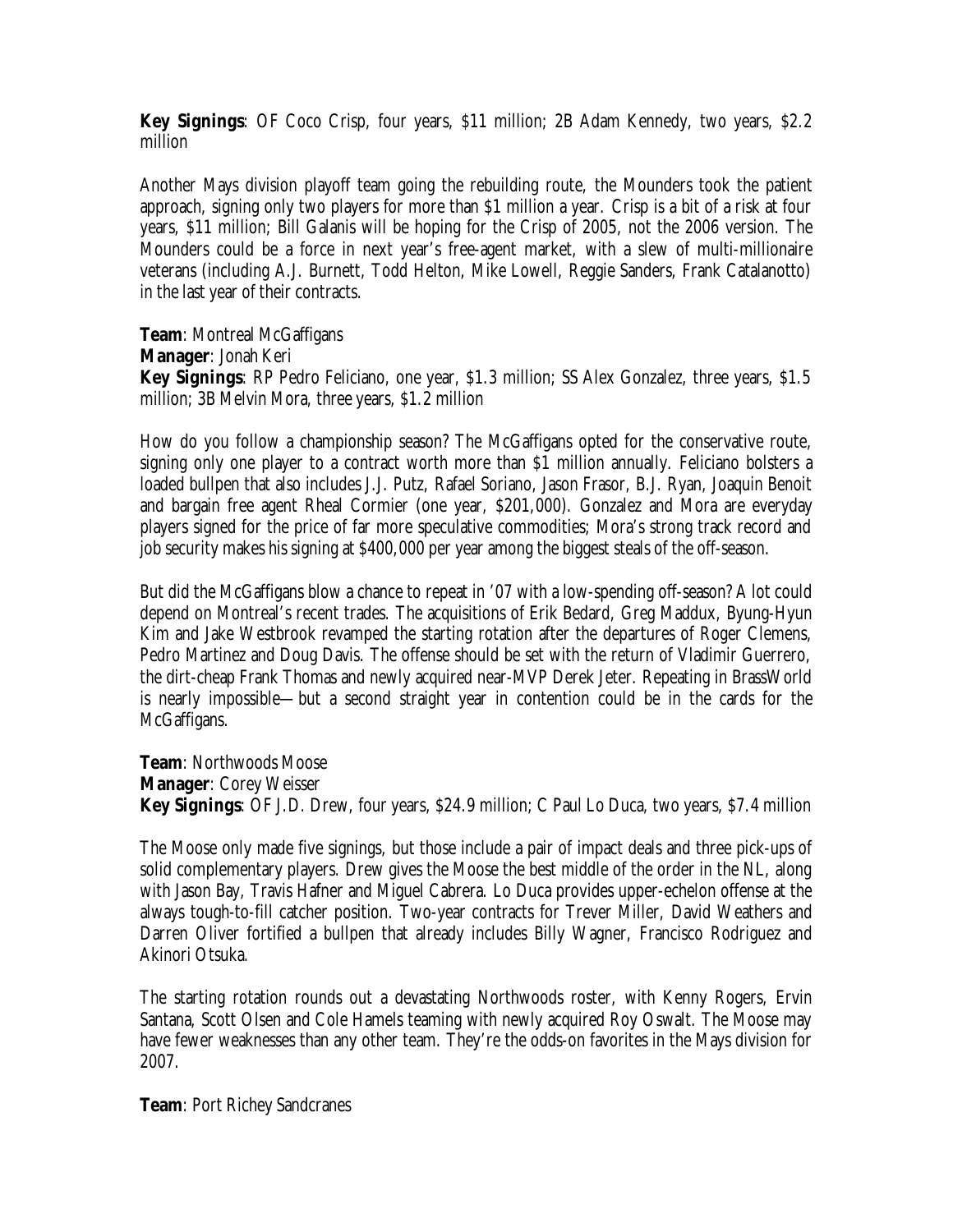**Manager**: Fred Lambrecht

**Key Signings**: 3B Adrian Beltre, three years, \$16 million; OF Magglio Ordonez, two years, \$9 million; OF Endy Chavez, three years, \$7.5 million; 1B Shea Hillenbrand, two years, \$5.5 million

Sitting on a giant mint of cash, the Sandcranes grabbed four significant free agents. But with more than \$50 million left in the bank (more than any other team), one wonders if Port Richey could have done more. Manager Fred Lambrecht owns a newly-formed ace in Chien-Ming Wang, an elite outfield in Vernon Wells, Carl Crawford and now Chavez and Ordonez, and a solid supporting cast. A couple more big-ticket signings could have positioned Port Richey for a possible title run.

Still, the 2006 BrassWorld free-agent market, like Major League Baseball's, was one of the weakest in recent memory. The Sandcranes could spend big next off-season and give themselves a longawaited shot at the championship.

**Team**: Taggart Titans **Manager**: Mark Lentz **Key Signings**: SP John Patterson, five years, \$12.6 million; SP Pedro Martinez, one year, \$5.2 million; RP Bob Howry, two years, \$6.2 million; SP Ramon Ortiz, two years, \$5 million; 1B Craig Wilson, three years, \$6.3 million

In a conference that has several top 2006 teams likely to rebuild, the Titans took advantage, snatching up a bunch of mid-priced talent, especially on the pitching side of the ledger. Martinez was a win-now pick-up. Patterson may be the most intriguing gamble of the season, a top prospect turned oft-injured talent turned All Star-caliber pitcher who reverted to his injury-plagued ways in '06. Taggart found immediate help and compelling gambles, while leaving more than \$16 million in the bank. A fringe contending team that could be a player away from making the post-season, or a couple of trades away from netting the future talent needed for a run in 2008 and beyond.

**Team**: Virginia Patriots **Manager**: Mike Bardos **Key Signings**: SP Roger Clemens, two years, \$9.9 million; RP Hector Carrasco, two years, \$6.5 million; RP Dennys Reyes, two years, \$4.4 million

Intrigue, suspense, the fate of nations hanging in the balance? Not quite, but the two-year signing of Roger Clemens, who may not play at all in 2007, was as fascinating a gamble as any in league history. Even with only 19 starts to his credit in '06, Clemens should be one of the better pitchers in BrassWorld next season… but he may need to be a \$10 million talent to earn his pay, if he opts to retire instead of coming back next season. Carrasco and Reyes are safer bets, though also expensive ones for relief pitchers.

Virginia's another of the many middle-of-the-pack teams that could go either way in 2007. Neither a blockbuster trade to acquire a superstar nor a batch of well-placed veteran-for-prospect deals would be a surprise for the Patriots' always resourceful manager, Mike Bardos.

**Team**: West Oakland Wolverines **Manager**: Bill Ziem Key Signings: SP Jarrod Washburn, three years, \$9.1 million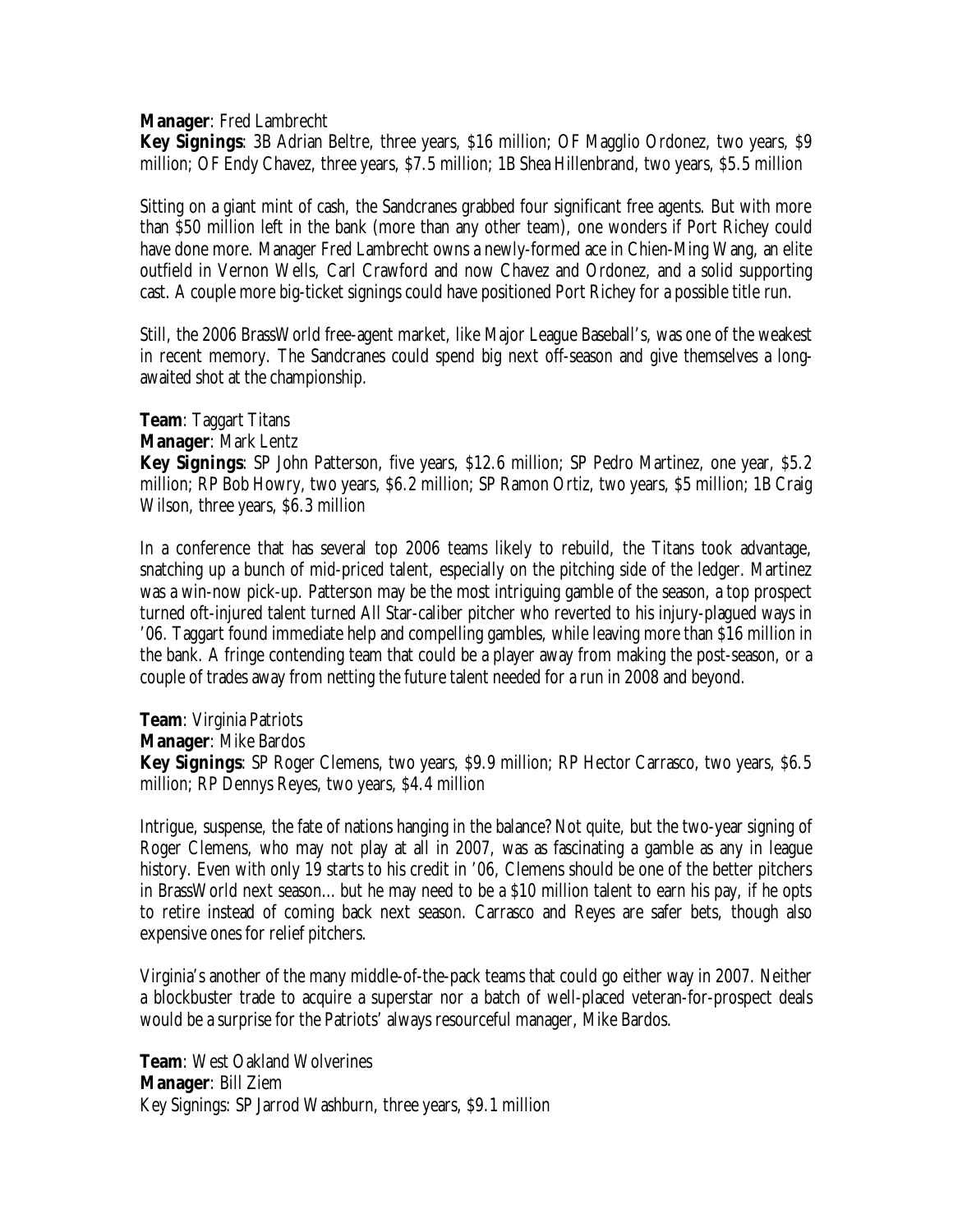The Wolverines were the most cash-strapped team in the league this off-season, after huge contracts for Kerry Wood, John Smoltz, Richie Sexson and others left West Oakland hamstrung by payroll woes. Manager Bill Ziem dealt ace Roy Oswalt to Northwoods along with Wood's salary for Brad Penny, downgrading in talent, but also freeing up \$7 million in vital payroll room. The signing of Washburn at just over \$3 million a year should help the trade bear fruit. Vance Wilson (two years, \$1.25 million) steps in as an effective backup catcher, while Mike Hampton was the poor man's John Patterson signing, at three years, \$1.4 million.

Despite the tight payroll, West Oakland should contend again in '07, after a Cinderella run to the LCS in 2006. Smoltz heads a balanced pitching staff, while Carlos Beltran, Jose Reyes, Pat Burrell, Torii Hunter, Kenji Johjima, Sexson and others head an offense with few holes. If the Wolverines get back to the playoffs, Ziem will earn honors as the top tightrope walker in BrassWorld.

\* \* \*

## **Virginia Free Agency Grades**

I thought it might be interesting to review and grade Virginia's Free Agency selections over time. Now that BW has had several seasons of play, I was hoping to learn from some of my mistakes and to determine how well we chose our Free Agents.

Contracts in blue are considered good, those in red are too expensive, those in green are very high risk.

| <b>Name</b>     | <b>Yrs</b> | <b>Amount</b> |       | Grade   Comment                                    |
|-----------------|------------|---------------|-------|----------------------------------------------------|
| Gabe White      |            | 1,177,000     | $D+$  | One decent year of 3                               |
| Will Cunnane    |            | 511,000       | $C+$  | One good year of 2, Did not play in year 2         |
| Danny Patterson |            | 333,000       | $B+$  | Card was of some use, low cost                     |
| David McCarty   |            | 235,000       | $C-$  | Card was of minimal use, low cost                  |
| Solomon Torres  |            | 777,000       | $A -$ | Useful card with a lot of innings, reasonable cost |

**2004,** Overall grade of C for year, minimal dollars spent with minimal return

**2005,** Overall grade of C+ for year, minimal dollars spent, some useful cards

| <b>Name</b>              | Yr | <b>Amount</b> | Grade | <b>Comment</b>                                    |
|--------------------------|----|---------------|-------|---------------------------------------------------|
| <b>Kelly Stinnett</b>    |    | 225,000       | $B+$  | Useful card as backup catcher for 1 year          |
| Mike Mathews             |    | 200,000       | $C-$  | Card was traded                                   |
| Augie Ojeda              | 2  | 501,000       | D-    | Minimal PA, did not play in year 2                |
| <b>Brooks Kieschnick</b> | 3  | 1,075,000     | D-    | One useful year, did not play in years 2 or 3     |
| Al Reves                 | 3  | 1,075,000     | $A -$ | 1 great year, 1 minimal year, 1 year did not play |
| Chris Woodward           | 3  | 1,075,000     | $C+$  | Traded 1 <sup>st</sup> year                       |
| Sun Woo-Kim              | 3  | 1,075,000     | $C+$  | Traded 1 <sup>st</sup> year                       |
| Rickey Ledee             | 3  | 1,211,000     | $B+$  | 1 useful season then traded                       |

**2006,** Overall grade C-, overspent in general, some useful cards; however, poor season did not justify amount spent, several poor contracts.inked. Lowe and Sheffield contracts still in doubt.

| <b>Name</b>        | $\mathbf{V}$ r<br>. . | Amount  | Grad             | Comment                      |
|--------------------|-----------------------|---------|------------------|------------------------------|
| Stinnett.<br>Kelly | -                     | 855,000 | -<br>$\check{~}$ | not useful<br>useful<br>vear |